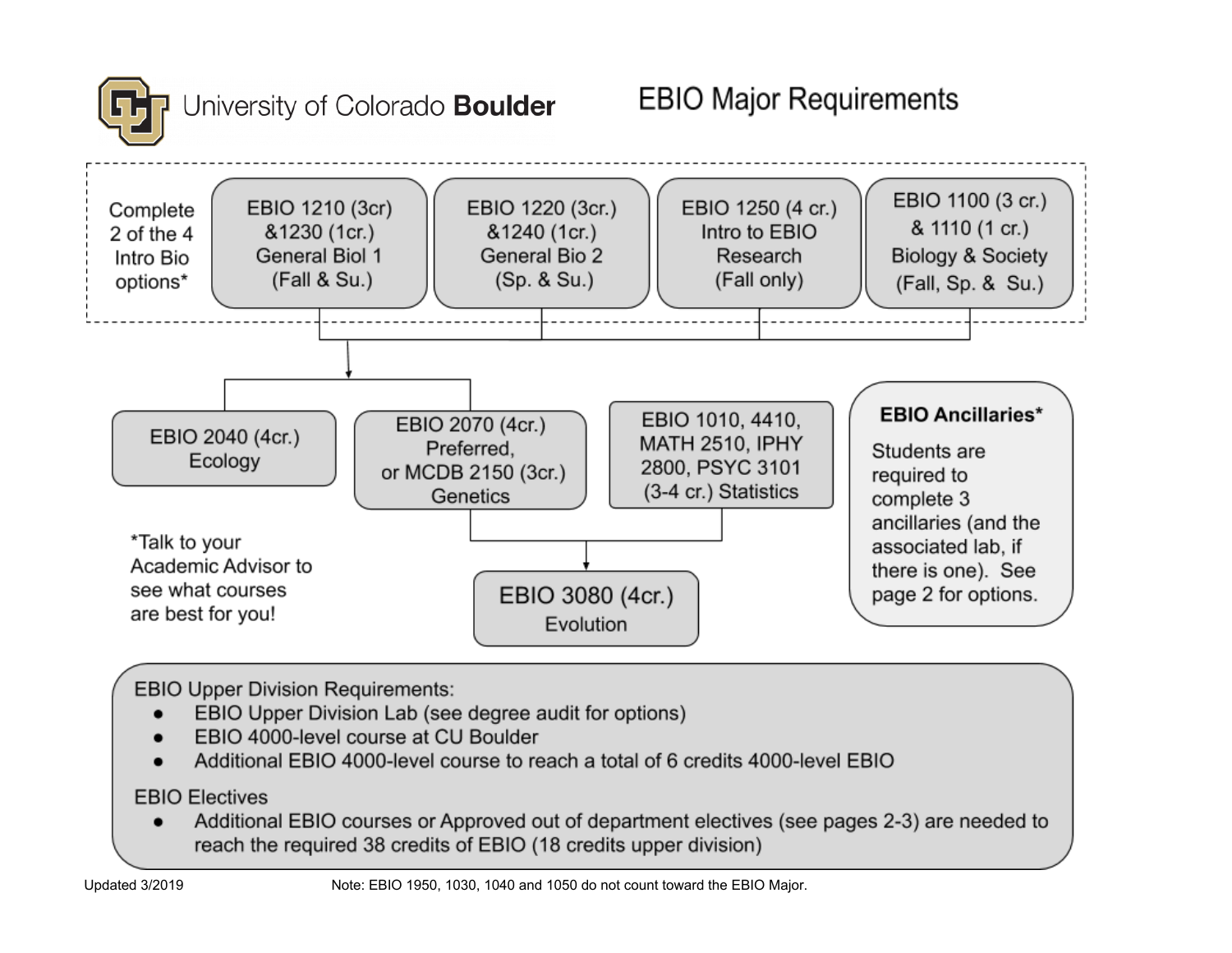# **EBIO Ancillary Options**

Students are required to complete 3 of the following ancillaries from any of the categories below. If there is a lab associated with the course, the lab is required.

## **Math**

- MATH 1212 (Data and Models)
- MATH 1150 (Precalculus)
- MATH 1310 (Calculus 1)/Math 1300/APPM 1350.
- MATH 2300 (Calculus 2) or APPM 1360
- MATH 2380 (Math for the Environment) **Chemistry**
- CHEM 1021 (Intro Chem)
- CHEM 1011 (Environmental Chem 1)
- CHEM 1113 & 1114 (Gen. Chem. 1) or 1400 &1401
- CHEM 1133 & 1134 (General Chemistry 2)
- CHEM 3151/ATOC 3500 (Air Chem.&Pollution)
- CHEM 4141 (Environ. Water & Soil Chemistry) **Physics**
- PHYS 1010 (Physics for Everyday Life)
- PHYS 2010 (General Physics 1)/PHYS 1110
- PHYS 2020 (General Physics 2)/PHYS 1120&1140
- PHYS 3070/ENVS 3070 (Energy & The Environ.) **Geology**
- GEOL 1010 & 1030 OR 1012 & 1030 (Exploring Earth & Lab)
- GEOL 1020 (Dodos, Dinos, & Deinococcus)
- GEOL 1150 (Water, Energy & Environment)

# **(Geology, continued)**

- GEOL 1170 (Our Deadly Planet)
- GEOL 1180 (Our Microbial Planet)

# **Geography**

- GEOG 1001 (Environ. Sys.: Climate & Vegetation)
- GEOG 1011 (Environ. Sys.: Landscapes & Water)
- GEOG 2271 (Introduction to the Arctic Environment)

# **Geography- GIS**

- GEOG 4103 (Intro to GIS)
- GEOG 4203 (GIS: Modeling Applications)
- GEOG 4303 (GIS Programming for Spatial Analysis)
- GEOG 4603 (GIS for Social and Natural Sciences

# **Atmospheric and Oceanic Sciences**

- ATOC 1060 (El Nino, Ozone, and Climate)
- ATOC 3070 (Intro to Oceanography)
- ATOC 4200 (Biogeochemical Oceanography)
- CHEM 3151/ATOC 3500 (Air Chem. & Pollution)

# **Computer Science**

- CSCI 1200 (The art of comp. thinking & program.)
- CSCI 1300 (CSCI 1: Starting Computing)

# **Outside of EBIO Optional Electives**

A maximum of 12 credit hours may be applied to the major.

Any course taken from this list will count towards your EBIO GPA.

Please check to make sure you have the prerequisites needed to be successful in the course.

# **Anthropology**

- ANTH 3000-Primate Behavior
- ANTH 3005- Dogs, Wolves and Human Evolution
- ANTH 3010- The Human Animal
- ANTH 4020- Explorations in Anthropology "Ecology & Adapt. Yellowstone"
- ANTH 4060- Nutrition and Anthropology
- ANTH 4110- Human Evolutionary Biology
- ANTH 4120- Advanced Physical ANTH.
- ANTH 4170- Primate Evolutionary Biology

# **Civil Engineering (CVEN)**

- CVEN 3434- Intro to Applied Ecology
- CVEN 4484- Environmental Microbiology

## **Biochemistry**

- BCHM 4400- Core Concepts in PChem for **Biochemists**
- BCHM 4611- Survey of Biochemistry
- BCHM 2700 or 4700- Foundations of Biochemistry
- BCHM 4720- Metabolic Pathways & Human Disease
- BCHM 4740- Biochem of Gene Transmission, expression, & Regulation
- BCHM 4761- Biochemistry Lab

## **Economics**

- ECON 3535- Natural Resource Economics
- ECON 3545- Environmental Economics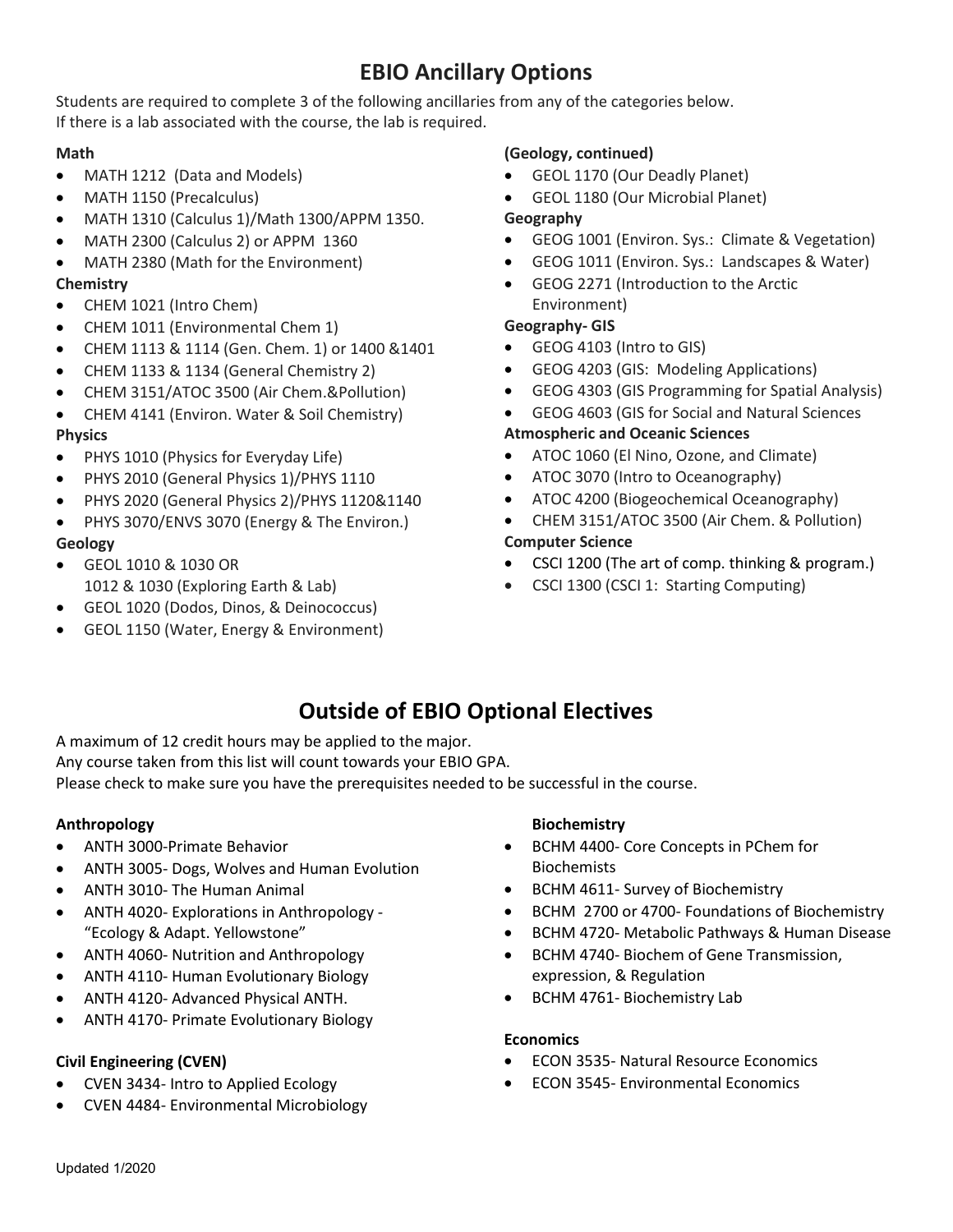## **Education**

• EDUC 5315- Secondary Science Ed

### **Environmental Studies**

- ENVS 2100- Permaculture
- ENVS 3600- Principles of Climate
- ENVS 4100- Special Topics in ENVS "Ecology & Adapt. Yellowstone"
- ENVS 4100- Special Topics in ENVS "Dogs, Wolves, Human Evolution"
- ENVS 4160- Intro to Biogeochemistry
- ENVS 4185- Geomicrobiology
- ENVS 4201- Biometeorology
- ENVS 4795- Field Methods in Zoology & Botany

### **Geography**

- GEOG 3351- Biogeography
- GEOG 3412 Conservation Practice
- GEOG 3511- Intro to Hydrology
- GEOG 3601- Principles of Climate
- GEOG 4093- Remote Sensing-Environment
- GEOG 4201- Biometeorology
- GEOG 4203- GIS-Modeling Applications
- GEOG 4311- Watershed Biogeochemistry
- GEOG 4371- Forest Geography
- GEOG 4401- Soils Geography
- GEOG 4411- Methods of Soil Analysis
- GEOG 4501- Water Resource Manage. in the West

#### **Geology**

- GEOL 3040- Global Change
- GEOL 3410- Paleobiology
- GEOL 3720- Evolution of Life: The Geological Record
- GEOL 4160- Introduction to Biogeochemistry
- GEOL 4185- Geomicrobiology
- GEOL 4474- Vertebrate Paleontology

#### **Landscape Architecture**

• LAND 3103- Planting Design and Ecology

#### **Museum Studies**

- MUSM 4473- Museum Field Methods in Botany
- MUSM 4494-Field Research: Basic Methods and New technologies
- MUSM 4795- Field Methods in Zoology & Botany
- MUSM 4915- Museum Practicum in Zoology
- MUSM 5061- Intro to Scientific Illustration

### **IPHY**

- IPHY 1111- Analysis of Human Movement with Smart-phone technology envs
- IPHY 2420- Nutrition, Health and Performance
- IPHY 3400- Nutrition for IPHY majors
- IPHY 3060- Cell Physiology
- IPHY 3410- Intro to Human Anatomy
- IPHY 3415- Human Anatomy Lab
- IPHY 3430- Intro to Human Physiology
- IPHY 3435- Physiology Lab
- IPHY 3450- Comp. Animal Physiology
- IPHY 3460- Comp. Vertebrate Anatomy
- IPHY 3490- Epidemiology
- IPHY 4200- Physiological Genetics
- IPHY 4440- Endocrinology
- IPHY 4470- Bio of Human Reproduction
- IPHY 4480- Comparative Reproduction
- IPHY 4600- Immunology
- IPHY 4720- Neurophysiology

#### **Neuroscience**

- NRSC 4032- Neurobiology of Learning and Memory
- NRSC 4052- Behavioral NRSC (PSYC 4052)
- NRSC 4062- Neurobiology of Stress
- NRSC 4092- Behavioral Neuroendocrinology
- NRSC 4132-Neuropharmacology

## **MCDB**

- MCDB 1150/1151- Intro to MCDB & Lab
- MCDB 2150/2151- Prin. of Genetics & Lab
- MCDB 3135- Molecular Biology
- MCDB 3140- Cell Biology Lab
- MCDB 3145- Cellular Biology
- MCDB 3150- Biology of the Cancer Cell
- MCDB 3160- Emerging Infectious Diseases
- MCDB 3330- Evolution and Creationism.
- MCDB 3350- Fert/Ster/Mammal Devel.
- MCDB 3650- The Brain from Molecules to Behaviors
- MCDB 3651- Brain: Dysfunction to disease
- MCDB 3990- Intro to Systems Biology
- MCDB 4100- Special Topics
- MCDB 4185- Geomicrobiology
- MCDB 4310- Microbial Genetics & Physiology
- MCDB 4314- Algorithms for Molecular Bio.
- MCDB 4330- Bacterial Disease Mech.
- MCDB 4350- Microbial Diversity & the Biosphere
- MCDB 4425- Cell Stress Resp. & Human Diseases
- MCDB 4426- Cell Signaling & Develop. Reg.